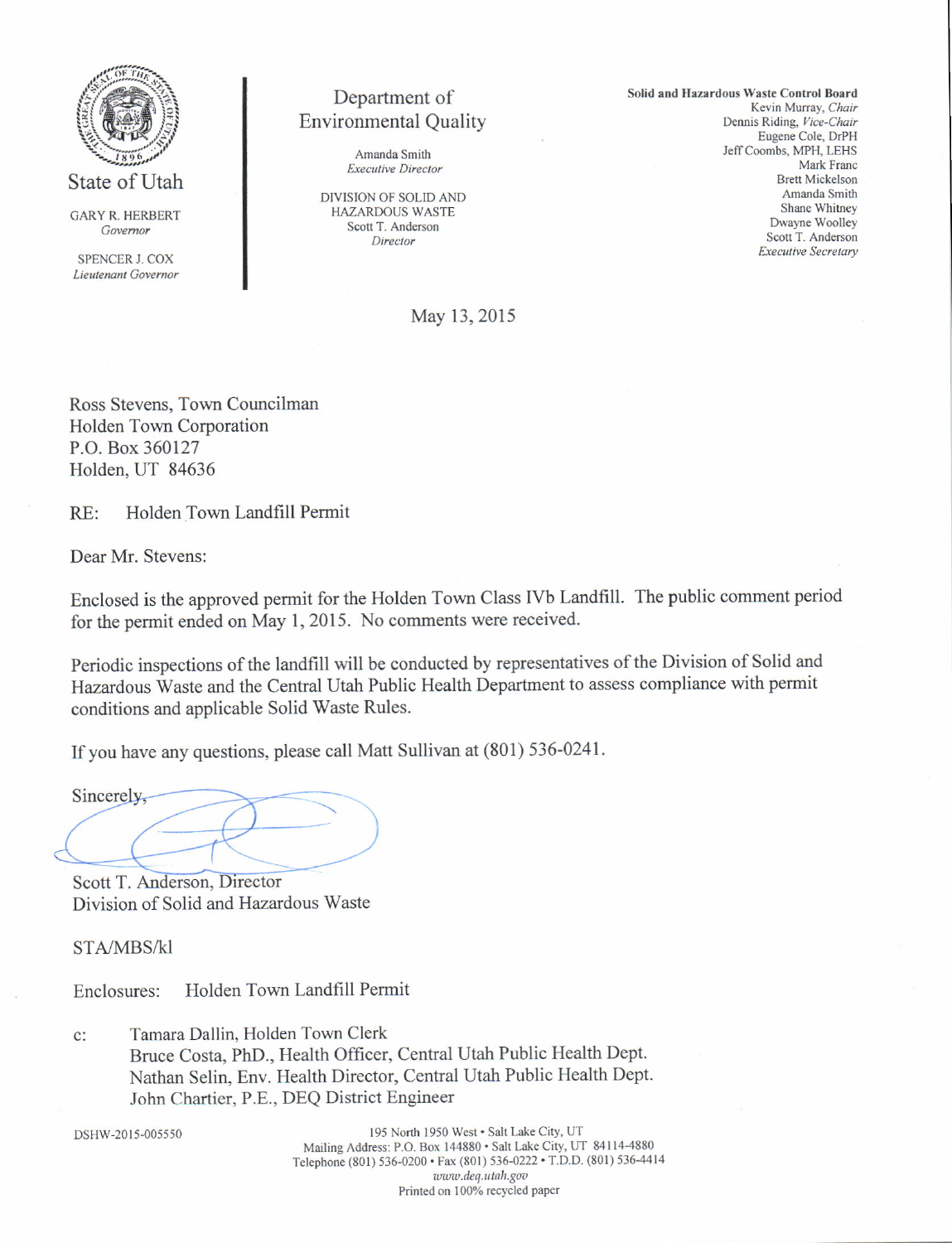# UTAH DIVISION OF SOLID AND HAZARDOUS WASTE CLASS IVb SOLID WASTE PERMIT

# Holden Town **CLASS IVb LANDFILL**

Pursuant to the provisions of the Utah Solid and Hazardous Waste Act, Title 19, Chapter 6, Part 1, Utah Code Annotated (Utah Code Ann.) (the Act) and the Utah Solid Waste Permitting and Management Rules, Utah Administrative Code R315-301 through 320 adopted thereunder, a Permit is issued to

Holden Town Corporation as owner and operator

to own and operate the Holden Town Landfrll located in Section 35, Township 19 South, Range 4 West, Salt Lake Base and Meridian, Millard County, Utah as shown in the Permit Application that was determined complete on May 13,2015, DSHW-2015-005550.

The Permittee is subject to the requirements of R315-301 through 320 of the Utah Administrative Code and the requirements set forth herein.

All references to R315-301 through 320 of the Utah Administrative Code are to regulations that are in effect on the date that this Permit becomes effective.

This Permit shall become effective: May 15, 2015

This Permit shall expire at midnight: May 15, 2025

Closure Cost Revision Date: Mav 15. 2020

| Signed this | $\overline{\phantom{a}}$ day of $\overline{\phantom{a}}$<br>2015.  |  |
|-------------|--------------------------------------------------------------------|--|
|             |                                                                    |  |
|             | Andorson Diroctor<br>$C_{\text{co}}$ <sup><math>+</math></sup> $T$ |  |

Scott T. Anderson, Director Division of Solid and Hazardous Waste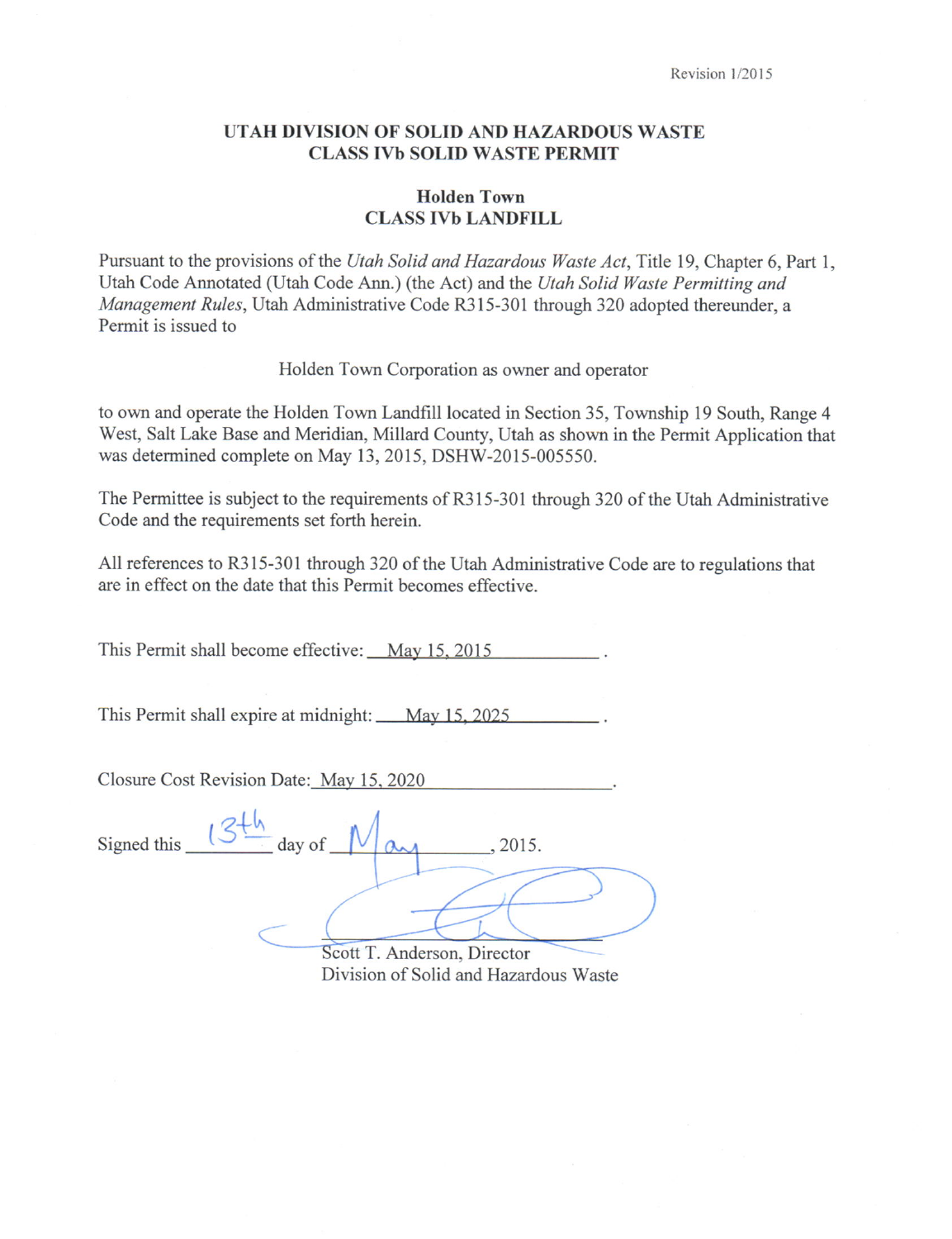# FACILITY OWNER/OPERATOR INFORMATION

| <b>LANDFILL NAME:</b>      | Holden Town Landfill                                                                                                                                             |
|----------------------------|------------------------------------------------------------------------------------------------------------------------------------------------------------------|
| <b>OWNER NAME:</b>         | <b>Holden Town Corporation</b>                                                                                                                                   |
| <b>OWNER ADDRESS:</b>      | P.O. Box 360127<br>Holden, Utah 84636                                                                                                                            |
| <b>OWNER PHONE NO.:</b>    | $(435)$ 795-2213                                                                                                                                                 |
| <b>OPERATOR NAME:</b>      | same as above                                                                                                                                                    |
| <b>OPERATOR ADDRESS:</b>   | same as above                                                                                                                                                    |
| <b>OPERATOR PHONE NO.:</b> | same as above                                                                                                                                                    |
| <b>TYPE OF PERMIT:</b>     | Class IVb Landfill                                                                                                                                               |
| PERMIT NUMBER:             | 1401                                                                                                                                                             |
| <b>LOCATION:</b>           | Landfill site is located in Township 19 South, Range 4 West,<br>Section 35, SLMB; Millard County, Latitude N 39° 07' 08",<br>Longitude West 112° 16 min' 23 sec" |
| PERMIT HISTORY             | Permit signed May 13, 2015                                                                                                                                       |

The term "Permit" as used in this document is defined in R3l5-301-2(55) of the Utah Administrative Code. "Director" as used throughout this Permit refers to the Director of the Division of Solid and Hazardous Waste.

Attachments to this Perrnit are hereby incorporated into this Permit. All representations made in the attachments of this Permit are enforceable under R315-301-5(2) of the Utah Administrative Code. Where differences in wording exist between this Permit and the attachments, the wording of this Permit supersedes that of the attachments.

This Permit consists of the signature page, Facility Owner/Operator Information section, Sections I through V and attachments.

The facility as described in this Permit consists of a Class IVb waste disposal cell.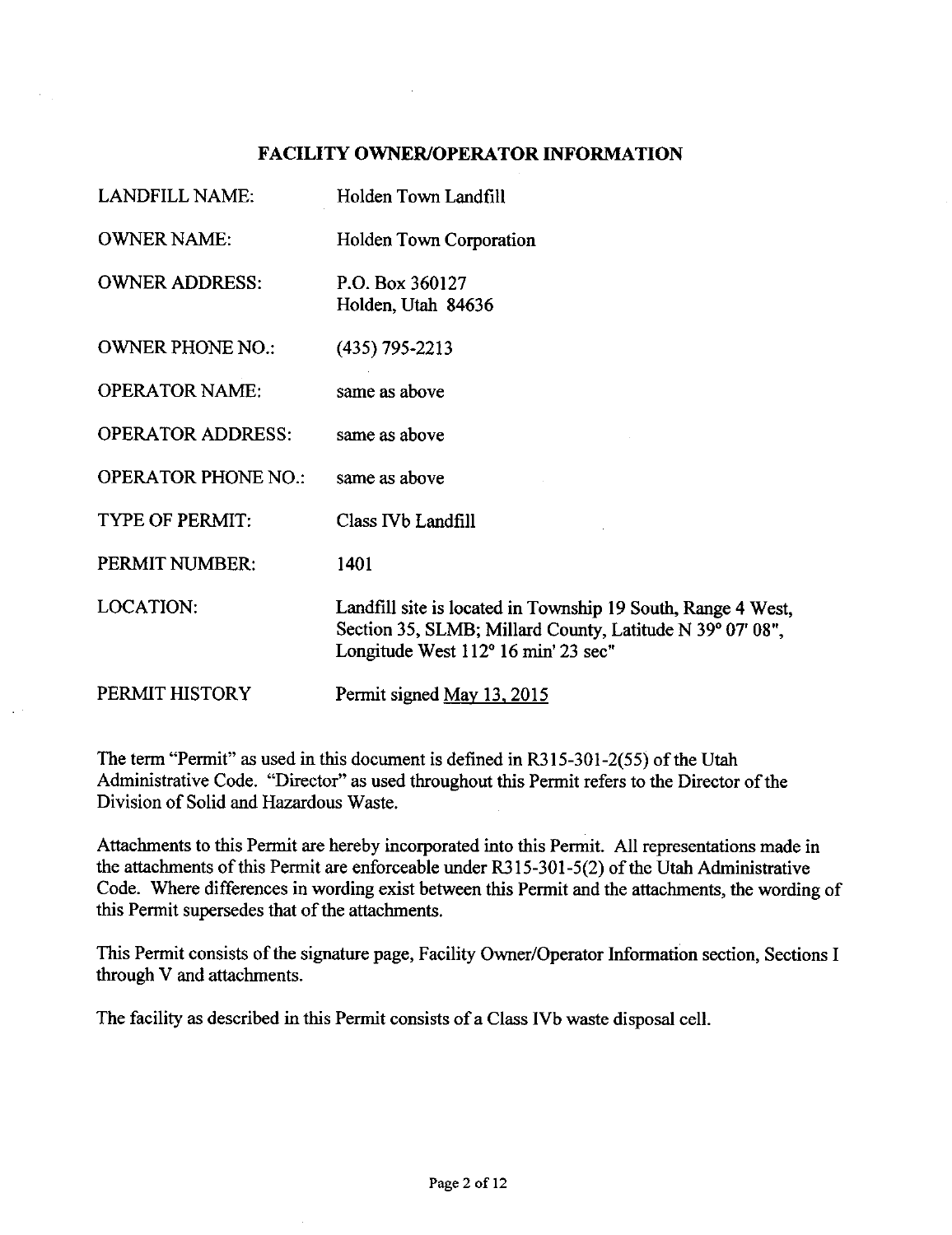Compliance with this Permit does not constitute a defense to actions brought under any other local, state or federal laws. This Permit does not exempt the Permittee from obtaining any other local, state or federal permits or approvals required for operation of the landfill.

The issuance of this Permit does not convey any property rights, other than the rights inherent in this Permit, in either real or personal property or any exclusive privileges other than those inherent in this Permit. This Permit does not authorize any injury to private property or any invasion of personal rights, or any infringement of federal, state or local laws or regulations, including zoning ordinances.

The provisions of this Permit are severable. If any provision of this Permit is held invalid for any reason, the remaining provisions shall remain in full force and effect. If the application of any provision ofthis Permit to any circumstance is held invalid, its application to other circumstances shall not be affected.

By this Permit, the Permittee is subject to the following conditions.

### I. GENERAL COMPLIANCE RESPONSIBILITIES

### $A_{\cdot}$ General Operation

The Permittee shall operate the landfill in accordance with all applicable requirements of R315-305 of the Utah Administrative Code that are in effect as of the date of this Permit unless otherwise noted in this Permit. Any permit noncompliance or noncompliance with any applicable portions of Utah Code Ann <sup>g</sup> 19-6-101 through 125 and applicable portions of R315-301 through 320 of the Utah Administrative Code constitutes a violation of the Permit or applicable statute or rule and is grounds for appropriate enforcement action, permit revocation, modification or denial of a permit renewal application.

### Acceptable Waste B.

- 1. Construction/demolition waste as defined in R315-301-2(17) of the Utah Administrative Code;
- 2. Yard waste as defined in R315-301-2(87) of the Utah Administrative Code;
- 3. Inert waste as defined in R315-301-2(37) of the Utah Administrative Code;
- 4. Petroleum contaminated soils as allowed in R315-315-8(3) of the Utah Administrative Code; and
- 5. Dead animals as defined in R315-315-6 of the Utah Administrative Code.